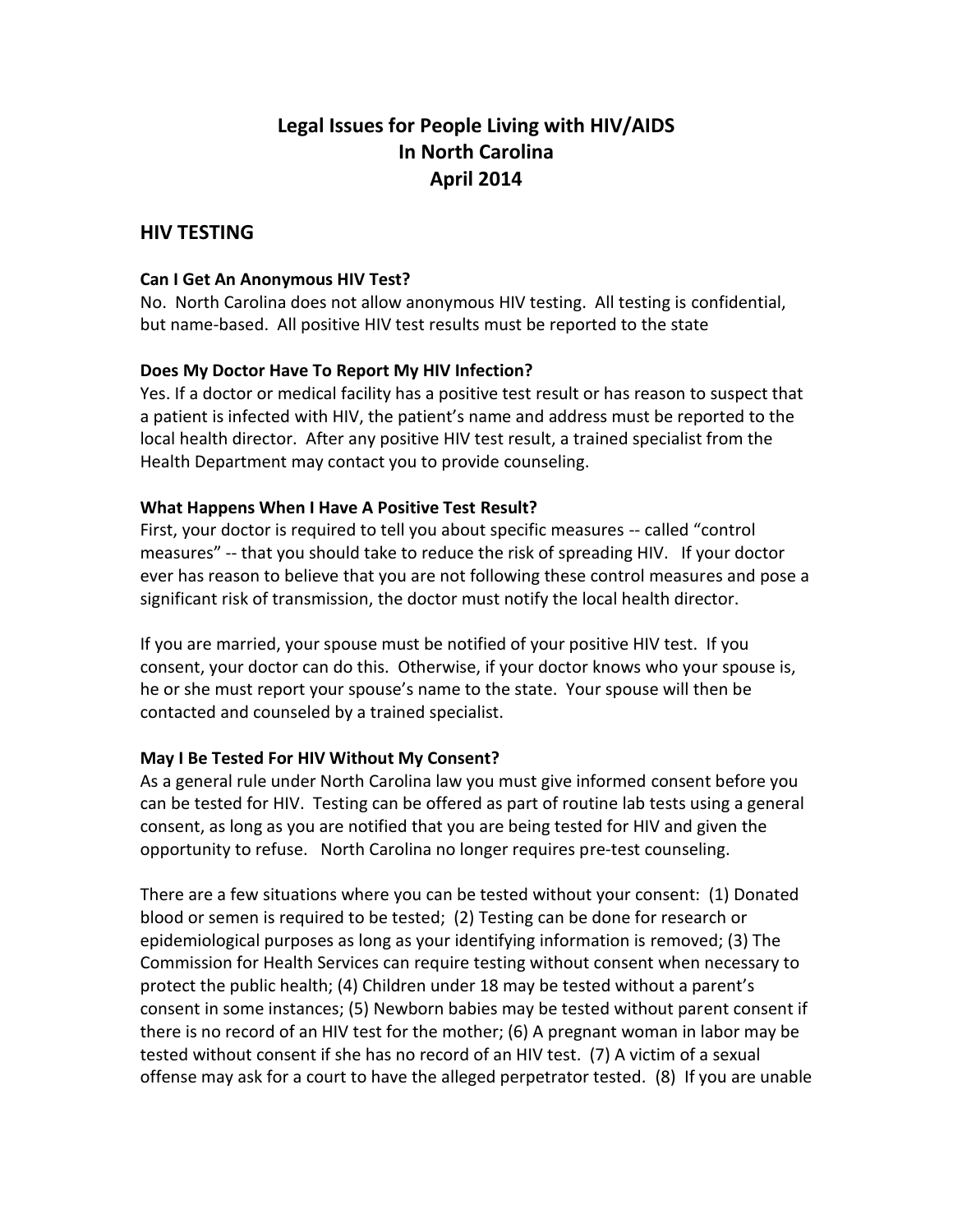to provide consent, and there is no one who can provide it on your behalf, a doctor may order an HIV test if it is necessary to diagnose or care for you appropriately.

## **Testing Of Pregnant Women And Newborns**

Every pregnant woman must be offered HIV testing at her first prenatal visit and in her third trimester. At these times, pregnant women will be tested for HIV unless they refuse. However, if a pregnant woman has no record of an HIV test at the time of labor and delivery, she will be tested with or without consent unless the doctor determines that the test would endanger the woman. If an infant is delivered to a woman with no record of the result of an HIV test, the infant shall be tested for HIV, with or without parent consent.

## **RESPONSIBILITIES FOR PEOPLE WITH HIV**

## **What Are My Responsibilities As A Person With HIV?**

The law requires you to take certain precautions to stop the spread of HIV. The required "**control measures**" are:

- You must not have sexual intercourse without a condom;
- You must not share needles or other drug-related equipment;
- You must not donate or sell blood products, semen, organs, or breast milk;
- You must tell all future sexual intercourse partners that you have HIV;
- If you know when you became infected, you must tell any sex or needle partners since that time about your infection. Otherwise, you must notify partners from the previous year.

If you violate any of these control measures you can be placed under an "isolation order" which sets up an individual plan to reduce the risk of transmission. You can also be criminally prosecuted, with jail time of up to 2 years.

# **INFORMATION ABOUT MY HIV STATUS**

## **Is HIV Status Confidential?**

Yes. North Carolina law says information and records about HIV infection is confidential. It is a misdemeanor to disclose this protected information, but the law has never been enforced. There are a few exceptions to the law. First, information about your HIV status can be disclosed with your consent. Also, your doctor has to report your HIV infection to the state. The state can inform your spouse. There are several situations when your HIV status can be disclosed for medical, research or public health reasons: (1) for medical or epidemiological purposes provided no identifying information is given; (2) to provide proper medical care; (3) when necessary to protect public health, if disclosure is made according to law; (4) by the Department of Health Services for bona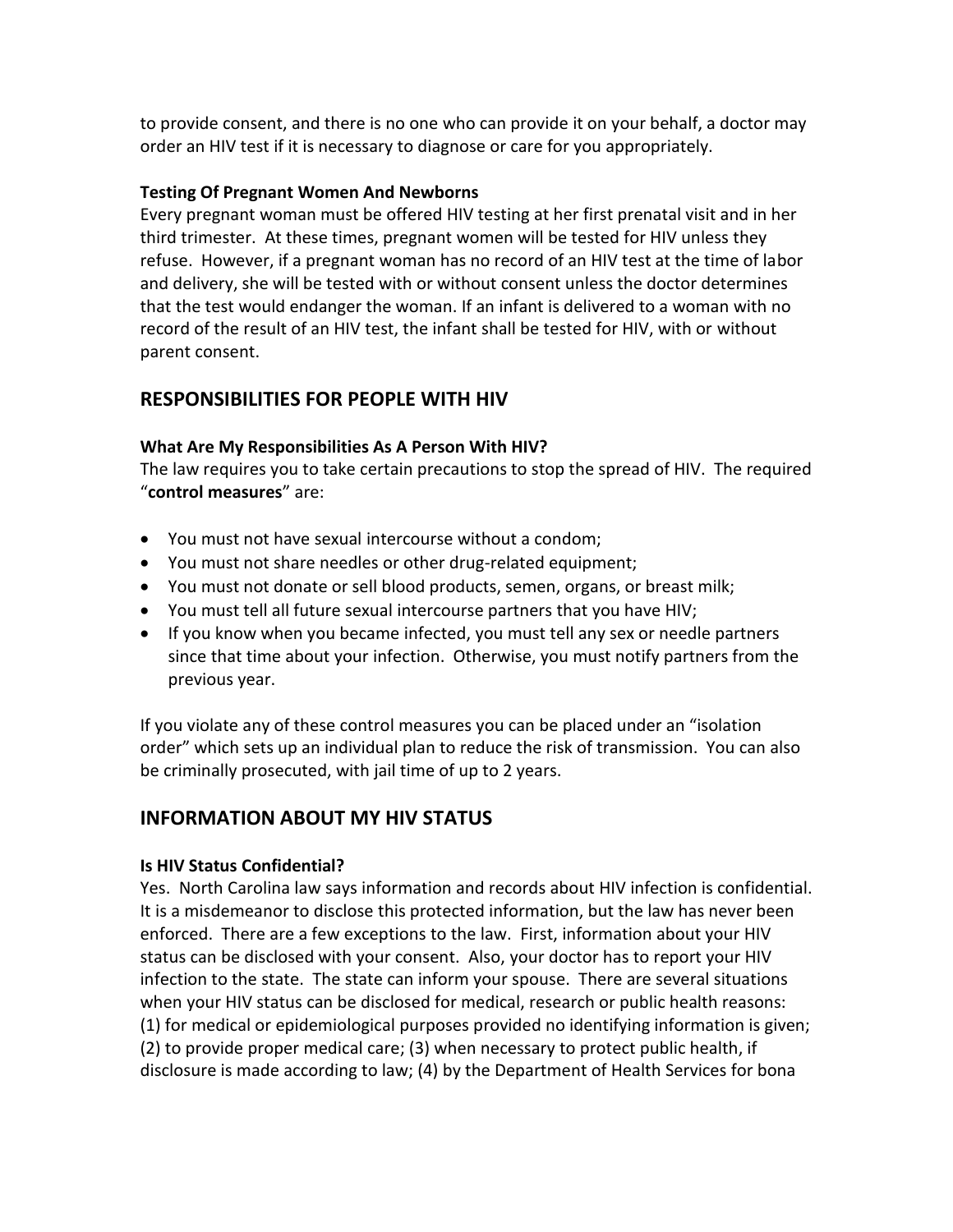fide research purposes; (5) when required by a court order or subpoena; (6) when someone is exposed to your blood or body fluids.

The HIPAA law (Health Insurance Portability and Accountability Act) also requires health care providers and insurers to keep private health information confidential. But you need to protect your own privacy, especially in places like the emergency room. A doctor or nurse may assume, incorrectly, that if you bring someone with you to the exam room, the provider can talk about your HIV in front of them. Try to find a private moment to tell the provider whether it's ok to discuss your HIV. Or think twice before bringing friends or family who don't know about your HIV. If a health care provider or insurer does not properly protect your private health information, you can make a complaint to the Office of Civil Rights of the U.S. Department of Health and Human Services. The health care provider can be fined for violations of HIPAA.

#### **Should I Tell People I Have HIV?**

In spite of these privacy protections, if your confidentiality is breached, legal remedies are very limited. So it is best to be very careful about disclosing your HIV status. Your health care providers need to know about your HIV so they can properly care for you, and they are legally bound to keep your HIV status confidential. You are required to disclose your status to sexual or needle partners. Other than that, only in very limited circumstances are you required to disclose your HIV status to your employer, school, day care provider, or anyone else.

## **Can Anyone Ask Me About My HIV Status?**

*Insurance:* You can legally be asked about your HIV if you apply for disability or life insurance. If you refuse to answer or answer untruthfully, you can be denied coverage. Health insurers can no longer ask about your HIV.

*On the job:* An employer can only ask about HIV or other medical matters after you have been given a conditional offer of employment, but only if this is done for all employees entering the particular job category. The Americans with Disabilities Act (ADA) requires employers to keep confidential any health information obtained through preemployment medical examinations or insurance questions.

The one time you might need to tell your employer about your HIV is if you are asking for a "reasonable accommodation" under the ADA, or for medical leave under the Family and Medical Leave Act (FMLA).

Health care providers may ask you about your HIV status. It is best for your health if you let your provider know all important aspects of your medical history, including your HIV status. Except in very limited circumstances, a health care provider cannot refuse to serve you because of your HIV.

## **INSURANCE**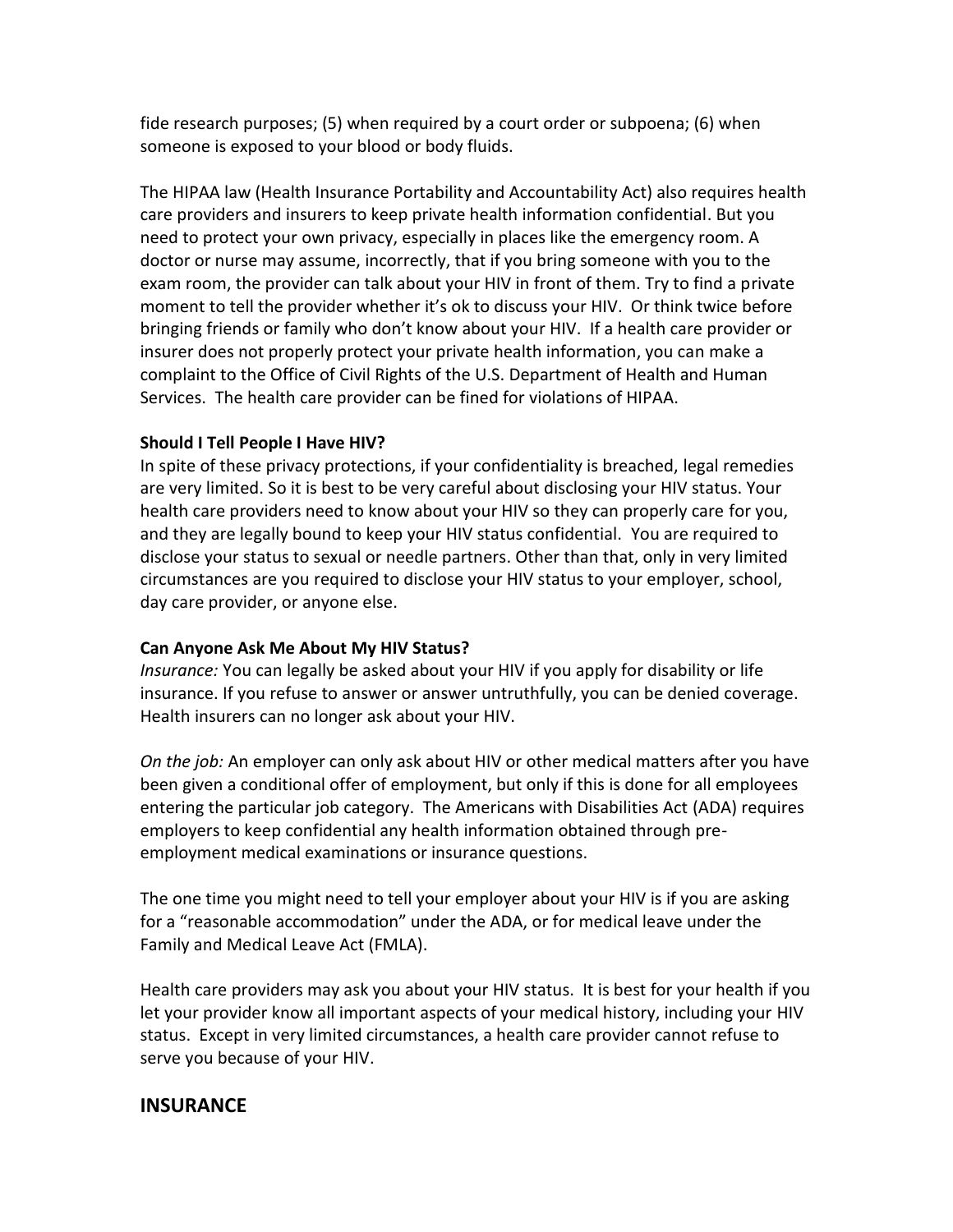#### **Can A Health Insurer Screen For HIV?**

Beginning in 2014, insurers can no longer turn down people with pre-existing conditions or charge them higher premiums.

## **DISCRIMINATION**

#### **Can I Be Discriminated Against Based On HIV?**

Federal law prohibits discrimination against people with disabilities in employment, housing, public services, and public accommodations. HIV infection qualifies as a federal disability. Disability is defined as a physical or mental impairment that substantially limits a person in one or more major life activities.

#### **What Are My Rights To Public Services And Accommodations?**

The ADA prohibits discrimination against people with disabilities in public service and places of public accommodation. Public accommodations include hotels, restaurants, medical or dental offices, mental health agencies, substance abuse treatment centers, hospitals, public transportation, colleges, schools, day care centers, swimming pools, and exercise or recreational facilities, among others. The federal Fair Housing Act prohibits discrimination against people with disabilities in housing.

## **WORKING WITH HIV**

The Americans with Disabilities Act (ADA) protects against discrimination by employers who have at least 15 employees. The law applies to a person who is a "qualified individual with a disability." This means the employer can't make employment decisions based on disability, as long as you can do the essential functions of your job and do not pose a direct threat to the health or safety of yourself, co-workers, or other persons in the workplace. Under the ADA, disabled employees can ask for a "reasonable accommodation" to help them continue to do their job. If you do ask for a reasonable accommodation, you will need to tell your employer about your medical condition.

## **Can I Be Refused A Job Because Of My HIV Status?**

Generally, no. An employer covered by the ADA can't even ask about your health status or have you take a medical exam until you have been given a conditional job offer. If you have a job offer, you cannot be refused the job because of your HIV unless the decision is job related and consistent with business necessity. In general, this is the case only if your HIV would make you unable to perform the job or pose a serious safety risk (called a "direct threat"). These concerns sometimes come up in the food service and health care fields, but in all but the most rare circumstances, there is little or no risk of transmission of HIV in these fields or elsewhere in the workplace, so there is usually no excuse for refusing you a job based on your HIV.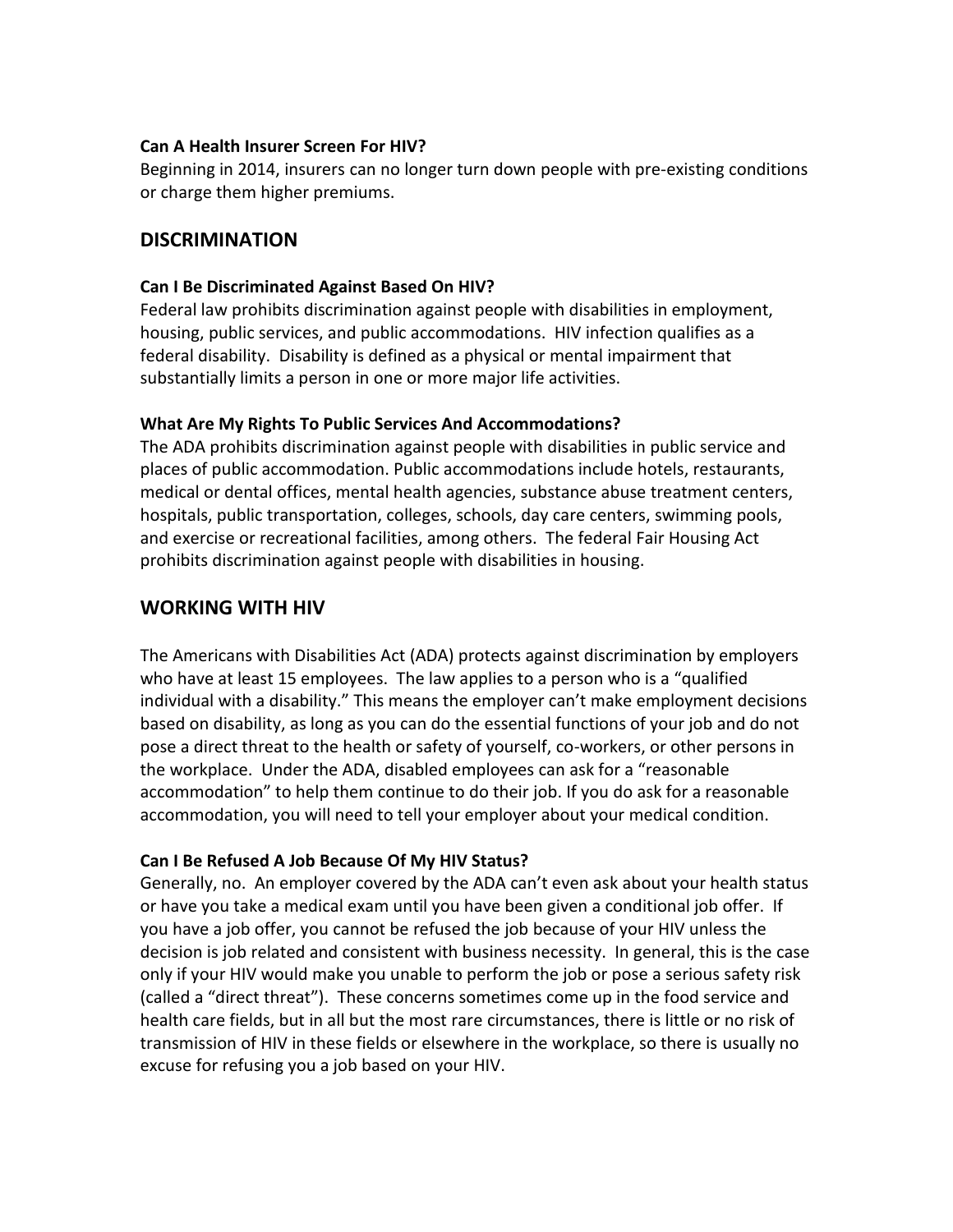#### **Can I Be Fired For Taking Too Many Sick Days Or Coming To Work Late?**

Generally, yes. Attendance is considered an essential function of any job. However, if your illness is causing your attendance problems, you can ask your employer for a "reasonable accommodation" under the ADA. If you ask for an accommodation, you need to do so clearly and you will have to explain your illness to your employer. Your employer does not have to agree to your suggested accommodation, but must discuss it with you. If you work at a company with at least 50 employees, the Family and Medical Leave Act (FMLA) can provide you with up to 12 weeks of unpaid leave for medical needs. You do not have to take all 12 weeks at the same time. If you or your doctor think you need time off for illness, ask your employer about FMLA leave.

#### **I Work In Health Care. Are There Any Special Concerns For Me?**

Yes. The risk of getting HIV from a patient is much greater than the risk that you will spread HIV to patients in your care. To protect themselves and patients, all health care workers must use "universal" precautions with all patients, to prevent the spread of blood borne pathogens, such as HIV or hepatitis B. The Centers for Disease Control and Prevention recommends the use of examination, procedure or surgical gloves as a barrier to such diseases, as well as other sterilizing procedures. Health care workers should know their HIV status as well as the status of their patients. But you must keep your patients' HIV status confidential.

Health care workers who know that they are HIV infected and who perform certain invasive procedures must take steps to avoid transmission to patients. If you do these kinds of procedures, you must notify in writing, the Chief, Communicable Disease Branch, 1902 Mail Service Center, Raleigh, NC 27699-1902. If it is determined that there is a significant risk of transmission to patients, the state health director will appoint an expert panel to evaluate your practice and patient environment. If the expert panel recommends restrictions as necessary to prevent transmission, the state health director may restrict your practice.

## **HIVAND CHILDREN**

**I Have A Child With HIV. Do I Have To Tell The School Or Day Care Provider?**

No. You do not have to tell your child's school or day care provider about your child's HIV infection. However, if your child has special medical needs, you may choose to disclose in order to make sure those needs are met. Your child cannot be discriminated against in school or day care because of HIV.

If your child's doctor believes your child may pose a significant risk of transmission in a school or day care because of open, oozing wounds or because of behaviors such as biting, the doctor must notify the local health director. You will participate in a process with school officials and a medical expert to determine whether intervention is needed.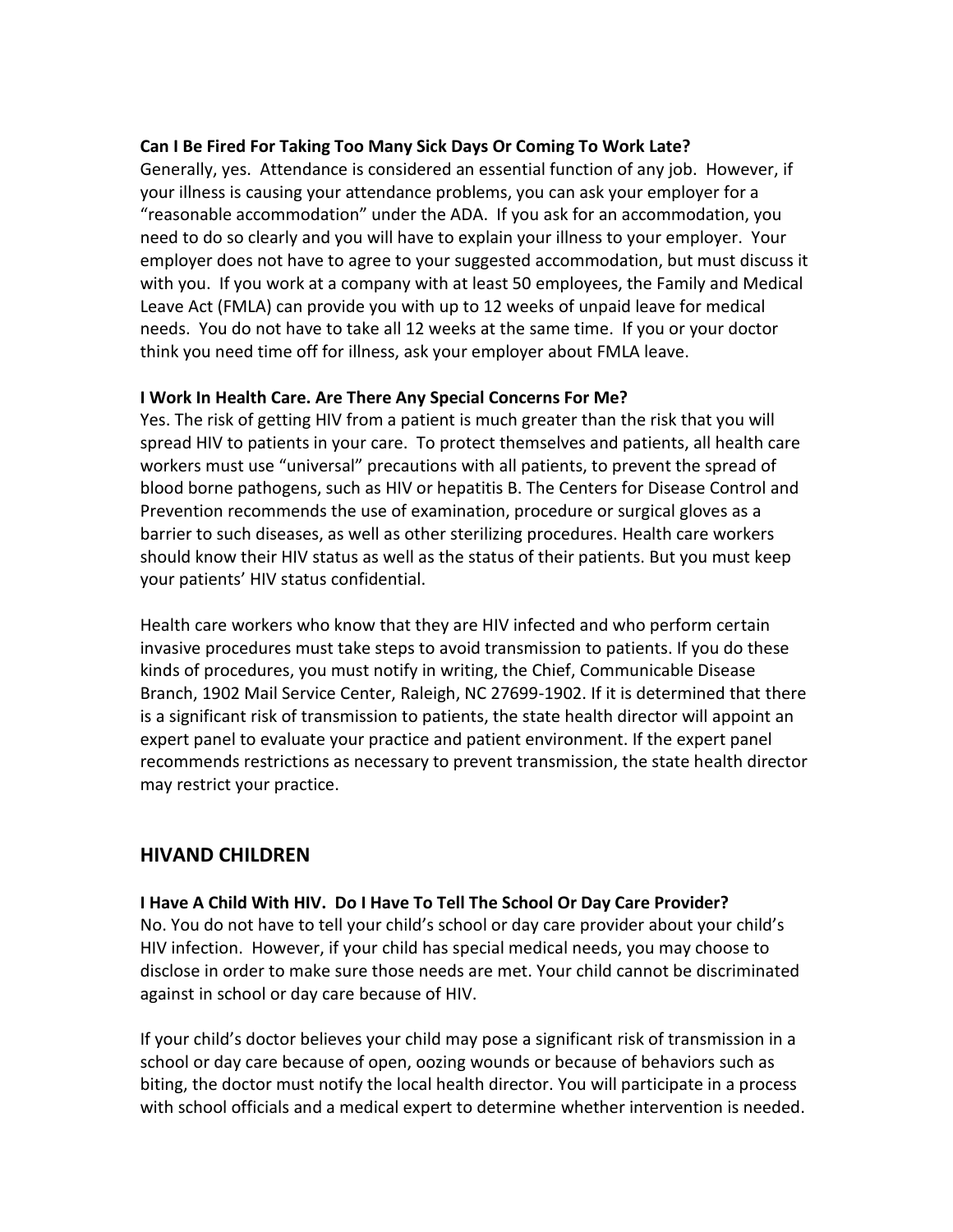If necessary, adjustments can be made to your child's school program or environment, or your child can be placed in an alternative educational setting. However, any adjustments to your child's program must be based on scientifically sound evaluation of the risk of transmission of HIV, not on fear or ignorance. And all information shared during the assessment must be kept confidential. Only school staff with a need to know may be told of your child's infection.

## **I have minor children. How can I make sure they will be taken care of if something happens to me?**

You can plan ahead to make sure your children will be taken care of if you become too sick to care for them yourself. If the child's other biological parent is available and involved, this is an easy option. Otherwise, you should consider having a "standby guardian" appointed, making custody arrangements, and establishing a trust for the children in the event of death.

# **PLANNING**

## **What Estate Planning And Other Arrangements Should I Make?**

It is important for all adults to prepare documents that will allow their loved ones to handle their affairs if they become unable to do so themselves. A Durable Power of Attorney will allow a trusted friend or family member to take care of finances and business if you are too sick to do so yourself. A Health Care Power of Attorney will ensure that someone who understands your health care goals and preferences will make medical decisions if you are unable to. A Living Will is a document you can use to make clear your wishes about end-of-life care. A standard Will may be important if you own your home or other real estate or if you are not legally married to your partner. See the This is the Law pamphlets "Protecting Your Assets: Wills, Trusts and Powers of Attorney" and "Living Wills and Health Care Powers of Attorney" for more information.

## **GETTING HELP**

## **Since I Have HIV, Can I Get Disability Benefits And Medicaid?**

Being HIV positive does not automatically qualify you for Social Security Disability, SSI or Medicaid. To qualify for these programs, you must be too sick to work on a regular basis. If you are too sick to work, you can apply for disability at the Social Security Administration. You can also apply for Medicaid at your county Department of Social Services. If you are turned down, and still think you're disabled, be sure to appeal. You are allowed to have a lawyer help with your appeal.

## **Who Can Help Me Coordinate Benefits And Care?**

AIDS services agencies in your local community can help you get the care and assistance you need. To connect with a local agency, call the AIDS Care Unit of the HIV/STD Prevention and Care Branch of the Division of Public Health at (919) 733-7301.